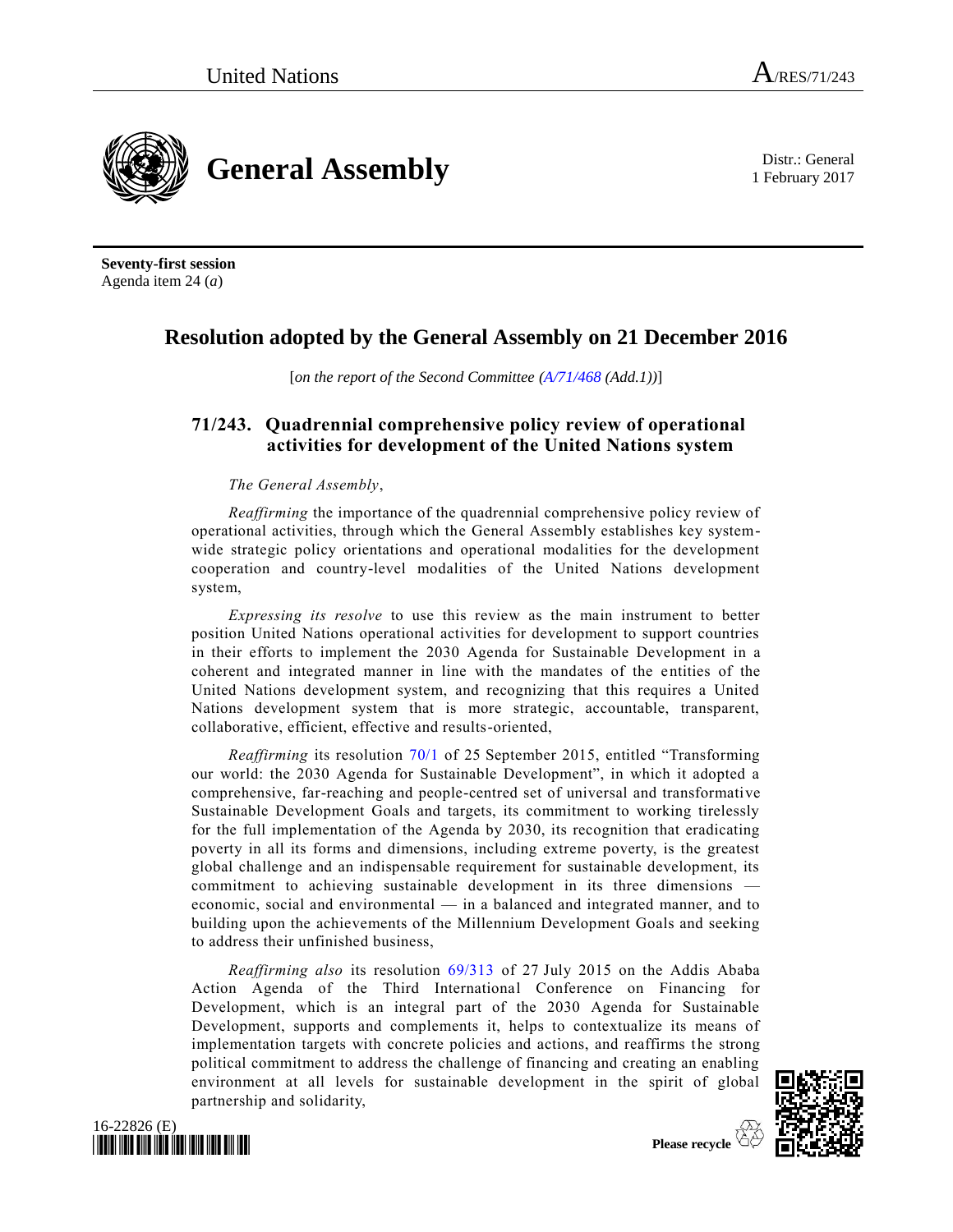Welcoming the Paris Agreement<sup>1</sup> and its early entry into force, encouraging all its parties to fully implement the Agreement, and parties to the United Nations Framework Convention on Climate Change<sup>2</sup> that have not yet done so to deposit their instruments of ratification, acceptance, approval or accession, where appropriate, as soon as possible,

*Recalling* its resolution [69/283](http://undocs.org/A/RES/69/283) of 3 June 2015 on the Sendai Framework for Disaster Risk Reduction 2015–2030 of the Third United Nations World Conference on Disaster Risk Reduction, held in Sendai, Japan, from 14 to 18 March 2015, and the New Urban Agenda, adopted at the United Nations Conference on Housing and Sustainable Urban Development (Habitat III), held in Quito from 17 to 20 October  $2016$ ,<sup>3</sup> as well as all other outcomes of the major United Nations conferences and summits in the economic, social, environmental and related fields, and the internationally agreed development goals, including the Sustainable Development Goals, and recognizing the vital role played by these conferences and summits in shaping a broad development vision and in identifying commonly agreed objectives which have contributed to our understanding of, and our actions to overcome, the challenges to improving human life in different parts of the world,

*Recognizing* that there can be no sustainable development without peace and no peace without sustainable development, and that the development work of the entities of the United Nations development system, in accordance with their respective mandates, through their support for the implementation of the 2030 Agenda for Sustainable Development in countries in conflict and post-conflict situations, contributes to peacebuilding and sustaining peace, at the request of those countries and in accordance with their national ownership, plans and priorities,

*Reaffirming* the importance of freedom, peace and security, respect for all human rights, including the right to development and the right to an adequate standard of living, including the right to food, the rule of law, gender equality, women's empowerment, and the overall commitment to just and democratic societies for development,

*Reaffirming also* that promoting gender equality and empowerment of all women and girls, in accordance with the Beijing Declaration and Platform for Action<sup>4</sup> and the outcomes of relevant United Nations conferences and resolutions of the General Assembly, including through investing in the development of women and girls and promoting their economic and political participation and equal access to economic and productive resources and education, is of fundamental importance and has a multiplier effect for achieving sustained and inclusive economic growth, poverty eradication and sustainable development,

*Recalling* its resolutions [44/211](http://undocs.org/A/RES/44/211) of 22 December 1989, [47/199](http://undocs.org/A/RES/47/199) of 22 December 1992, [50/120](http://undocs.org/A/RES/50/120) of 20 December 1995, [52/203](http://undocs.org/A/RES/52/203) of 18 December 1997, [52/12](http://undocs.org/A/RES/52/12) B of 19 December 1997, [53/192](http://undocs.org/A/RES/53/192) of 15 December 1998, [56/201](http://undocs.org/A/RES/56/201) of 21 December 2001, [59/250](http://undocs.org/A/RES/59/250) of 22 December 2004, [62/208](http://undocs.org/A/RES/62/208) of 19 December 2007, [64/289](http://undocs.org/A/RES/64/289) of 2 July 2010 and [67/226](http://undocs.org/A/RES/67/226) of 21 December 2012,

<sup>&</sup>lt;sup>1</sup> Se[e FCCC/CP/2015/10/Add.1,](http://undocs.org/FCCC/CP/2015/10/Add.1) decision 1/CP.21, annex.

<sup>2</sup> United Nations, *Treaty Series*, vol. 1771, No. 30822.

 $3$  Resolution [71/256,](http://undocs.org/A/RES/71/256) annex.

<sup>4</sup> *Report of the Fourth World Conference on Women, Beijing, 4–15 September 1995* (United Nations publication, Sales No. E.96.IV.13), chap. I, resolution 1, annexes I and II.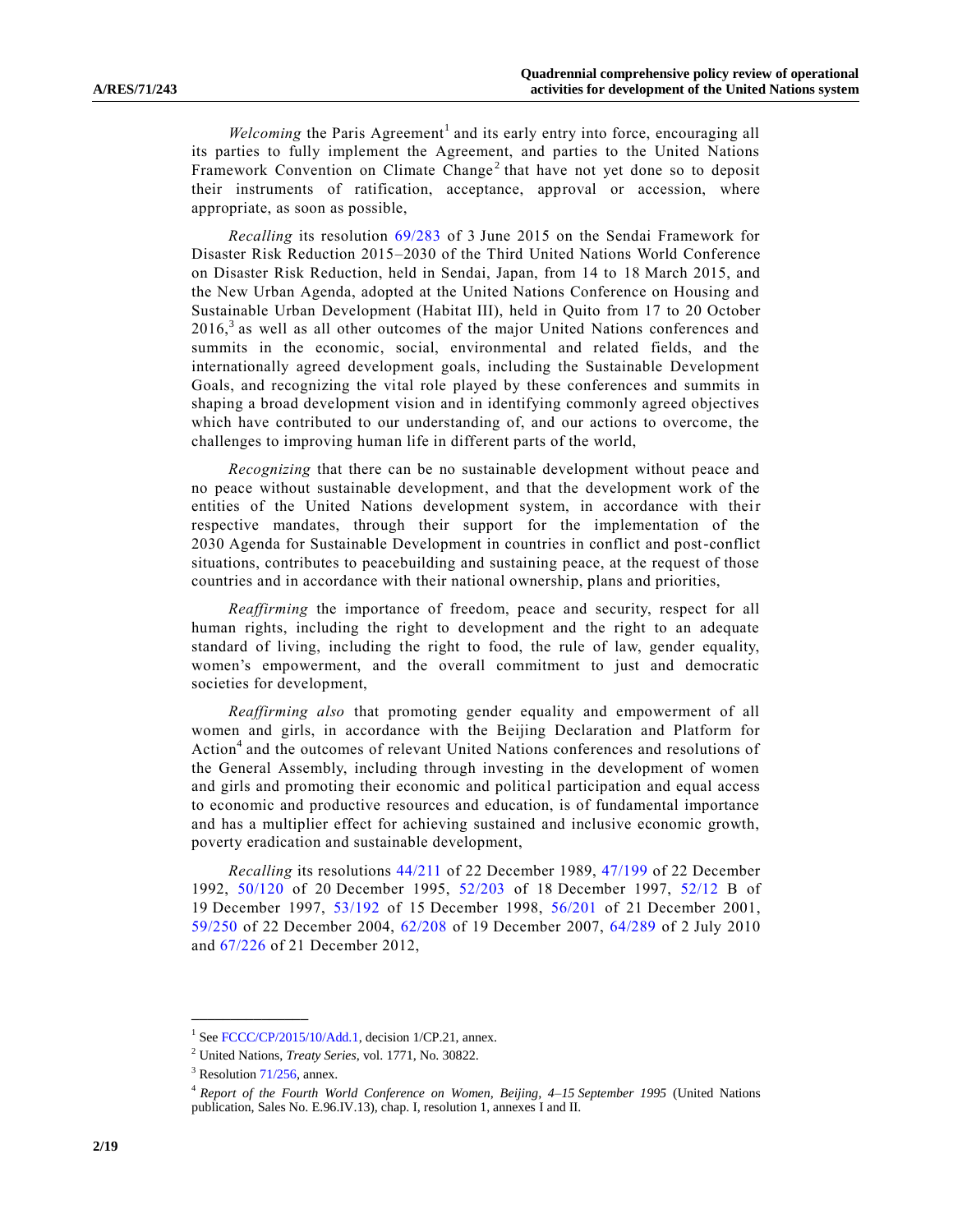*Recalling also* its resolutions [68/229](http://undocs.org/A/RES/68/229) of 20 December 2013, [69/238](http://undocs.org/A/RES/69/238) of 19 December 2014 and [70/221](http://undocs.org/A/RES/70/221) of 22 December 2015,

*Recalling further* Economic and Social Council resolutions 2013/5 of 12 July 2013, 2014/14 of 14 July 2014 and 2015/15 of 29 June 2015 and the role of the Council in providing coordination and guidance to the United Nations system to ensure that those policy orientations are implemented on a system-wide basis in accordance with the present resolution and General Assembly resolutions [48/162](http://undocs.org/A/RES/48/162) of 20 December 1993, [50/227](http://undocs.org/A/RES/50/227) of 24 May 1996, [57/270](http://undocs.org/A/RES/57/270) B of 23 June 2003, [61/16](http://undocs.org/A/RES/61/16) of 20 November 2006, [65/285](http://undocs.org/A/RES/65/285) of 29 June 2011 and [68/1](http://undocs.org/A/RES/68/1) of 20 September 2013,

*Recalling* its resolutions [66/288](http://undocs.org/A/RES/66/288) of 27 July 2012, [67/290](http://undocs.org/A/RES/67/290) of 9 July 2013, [68/1](http://undocs.org/A/RES/68/1) and [70/299](http://undocs.org/A/RES/70/299) of 29 July 2016, reaffirming the commitment to engage in systematic follow-up and review of the implementation of the 2030 Agenda for Sustainable Development in accordance with the principles contained therein, and asserting that the high-level political forum on sustainable development would have a central role in overseeing a network of follow-up and review processes of the 2030 Agenda at the global level, working coherently with the General Assembly, the Economic and Social Council and other relevant organs and forums, in accordance with existing mandates,

*Recognizing* that relevant stakeholders, including international financial institutions, civil society and the private sector, can positively contribute to the achievement of the Sustainable Development Goals, and encouraging their contribution in supporting national development efforts in accordance with national plans and priorities,

*Noting* the Economic and Social Council dialogue on the longer-term positioning of the United Nations development system and its contribution to the quadrennial comprehensive policy review process,

*Taking note* of the reports of the Secretary-General on the implementation of General Assembly resolution [67/226](http://undocs.org/A/RES/67/226) on the quadrennial comprehensive policy review of operational activities for development of the United Nations development system,<sup>5</sup>

*Taking note also* of the relevant reports of the Joint Inspection Unit,

## **I**

#### **General guidelines**

1. *Reaffirms* that the fundamental characteristics of the operational activities for development of the United Nations system should be, inter alia, their universal, voluntary and grant nature, their neutrality and their multilateralism, as well as their ability to respond to the development needs of programme countries in a flexible manner, and that the operational activities for development are carried out for the benefit of programme countries, at the request of those countries and in accordance with their own policies and priorities for development;

2. *Underscores* that there is no "one size fits all" approach to development, and calls upon the United Nations development system to enhance its efforts, in a flexible, timely, coherent, coordinated and integrated manner, and to pursue full alignment of operational activities for development at the country level with

<sup>5</sup> [A/71/63-E/2016/8](http://undocs.org/A/71/63) an[d A/71/292/Rev.1.](http://undocs.org/A/71/292/Rev.1)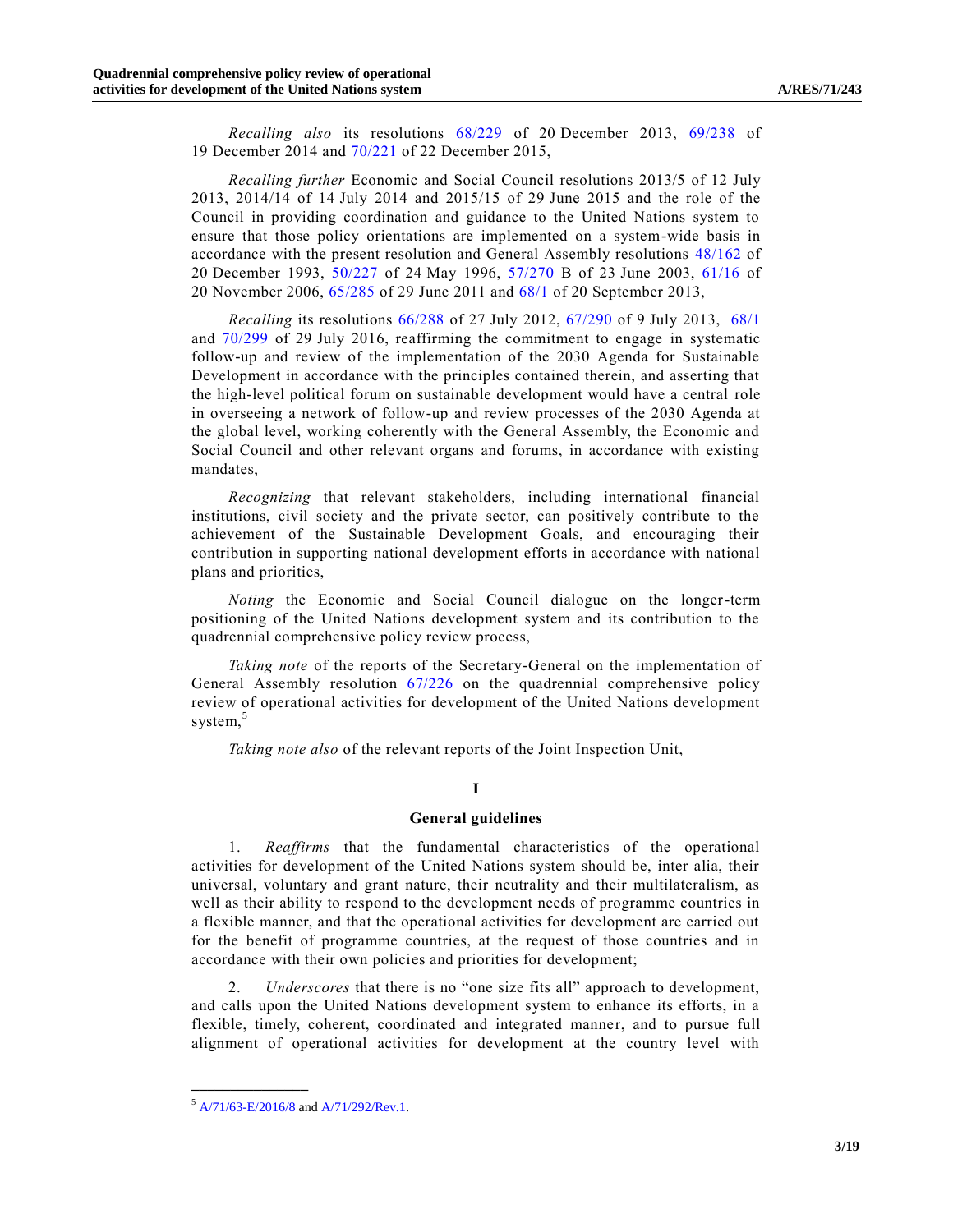national development plans and strategies to strengthen national ownership and leadership at all stages of the operational activities of the United Nations development system in order for the entities to respond to national development needs and priorities in accordance with their mandates, while ensuring the full involvement of all relevant stakeholders at the national level;

3. *Recognizes* that the strength of the United Nations development system lies in its legitimacy, at the country level, as a neutral, objective and trusted partner for all countries;

4. *Stresses* that national Governments have the primary responsibility for their countries' development and for coordinating, on the basis of national strategies and priorities, all types of external assistance, including that provided by multilateral organizations, in order to effectively integrate such assistance into their development processes;

5. *Recognizes* that national efforts should be complemented by supportive global and regional programmes, measures and policies aimed at expanding the development opportunities of all countries, supported by an enabling economic environment, including coherent and mutually supporting world trade, monetary and financial systems, and enhanced global economic governance, while taking into account national conditions and ensuring respect for national ownership;

6. *Reaffirms* the need to strengthen the United Nations development system with a view to enhancing its coherence and efficiency, as well as its capacity to address effectively and in accordance with the purposes and principles of the Charter of the United Nations the full range of development challenges of our time, as set out in the 2030 Agenda for Sustainable Development, <sup>6</sup> and that it must continue to adapt and respond to evolving development challenges and opportunities for development cooperation so that no one is left behind;

7. *Underlines* the important role and comparative advantage of an adequately resourced, relevant, coherent, efficient and effective United Nations development system in its support to achieve the Sustainable Development Goals and sustainable development, and supports the process of the longer-term positioning of the United Nations development system in the context of the 2030 Agenda for Sustainable Development;

8. *Calls upon* the entities of the United Nations development system, within their respective mandates, to mainstream the Sustainable Development Goals in their strategic planning documents and their work at all levels, taking into account that the eradication of poverty in all its forms and dimensions, including extreme poverty, is the greatest global challenge and an indispensable requirement for sustainable development and should therefore continue to be the highest priority for and underlying objective of the operational activities of the United Nations development system;

9. *Recognizes* that the individual entities of the United Nations development system have specific experience and expertise, derived from and in line with their mandates and strategic plans, and stresses in this regard that improvement of coordination and coherence at all levels should be undertaken in a manner that recognizes their respective mandates and roles and enhances the effective utilization of their resources and their unique expertise;

 $6$  Resolution  $70/1$ .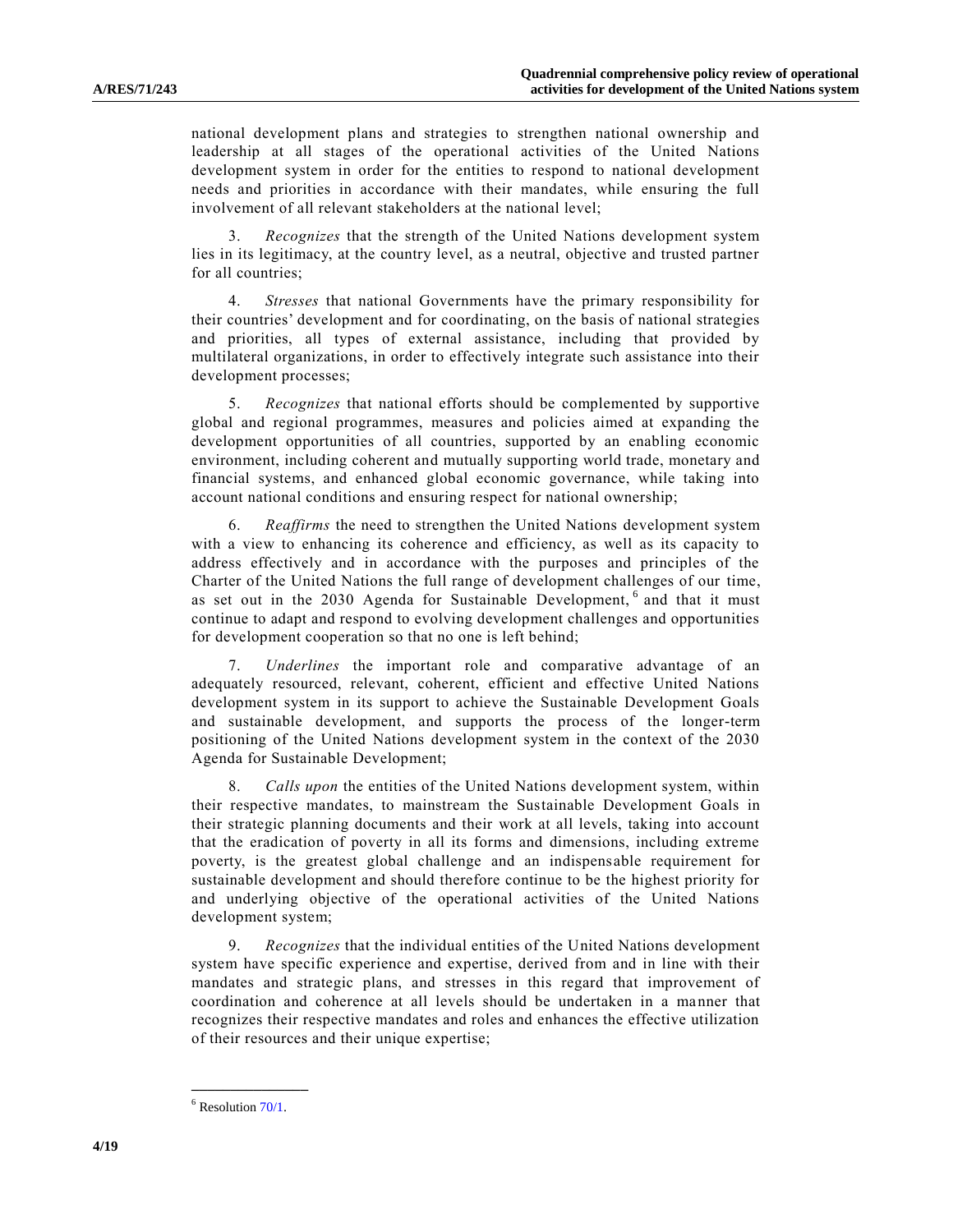10. *Calls upon* the United Nations development system to continue to support developing countries in their efforts to achieve internationally agreed development goals and their development objectives, and requests the system to address, within existing resources and mandates, the special challenges facing the most vulnerable countries and, in particular, African countries, least developed countries, landlocked developing countries and small island developing States, the need for special attention to countries in conflict and post-conflict situations and countries and peoples under foreign occupation, as well as the specific challenges facing the middle-income countries, in line with the Addis Ababa Action Agenda<sup>7</sup> and the 2030 Agenda for Sustainable Development;

11. *Urges* the United Nations development system to continue to enhance its support for the implementation of the Programme of Action for the Least Developed Countries for the Decade  $2011-2020$ <sup>8</sup> and the Political Declaration of the Comprehensive High-level Midterm Review of the Implementation of the Istanbul Programme of Action for the Least Developed Countries for the Decade 2011–2020 of  $2016$ ,<sup>9</sup> the SIDS Accelerated Modalities of Action (SAMOA) Pathway<sup>10</sup> and the Vienna Programme of Action for Landlocked Developing Countries for the Decade  $2014-2024$ ,<sup>11</sup> as well as the African Union Agenda 2063 and the programme of the New Partnership for Africa's Development,  $12$  all of which are integral to the 2030 Agenda for Sustainable Development, and calls upon the entities of the United Nations development system to integrate and mainstream them fully into their operational activities for development;

12. *Underscores* the importance of results-based management, within and across entities and at all levels of the United Nations development system, as an essential element of accountability that can, inter alia, contribute to the achie vement of the Sustainable Development Goals, and requests the United Nations development system and its individual entities to continue to strengthen resultsbased management, focusing on long-term development outcomes, developing common methodologies for planning and reporting on results, improving integrated results and resources frameworks, where appropriate, and enhancing a results culture in the entities of the United Nations development system;

13. *Calls upon* all entities of the United Nations development system to continue to promote women's empowerment and gender equality by enhancing gender mainstreaming through the full implementation of the System-wide Action Plan on Gender Equality and the Empowerment of Women, developed under the leadership of the United Nations Entity for Gender Equality and the Empowerment of Women (UN-Women), as well as the United Nations country team performance indicators for gender equality and the empowerment of women (the "scorecard"), in particular with regard to gender-responsive performance management and strategic planning, the collection and use of sex-disaggregated data, reporting and resource tracking, and drawing on available gender expertise in the system at all levels, including in UN-Women, to assist in mainstreaming gender equality in the

 $7$  Resolution  $69/313$ , annex.

<sup>8</sup> *Report of the Fourth United Nations Conference on the Least Developed Countries, Istanbul, Turkey, 9–13 May 2011* [\(A/CONF.219/7\)](http://undocs.org/A/CONF.219/7), chap. II.

<sup>&</sup>lt;sup>9</sup> Resolution [70/294,](http://undocs.org/A/RES/70/294) annex.

 $10$  Resolutio[n 69/15,](http://undocs.org/A/RES/69/15) annex.

 $11$  Resolutio[n 69/137,](http://undocs.org/A/RES/69/137) annex II.

 $12$  [A/57/304,](http://undocs.org/A/57/304) annex.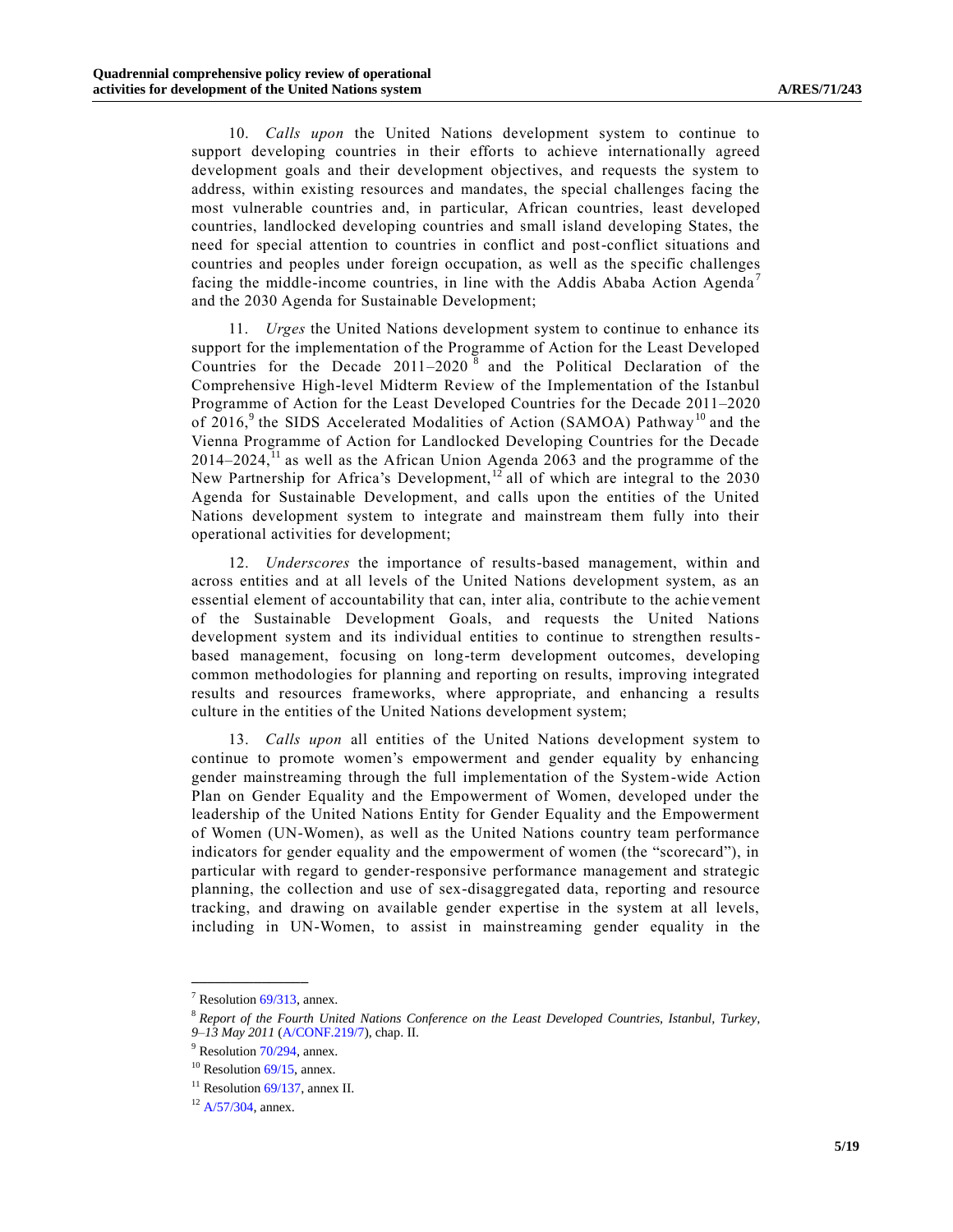preparation of the United Nations Development Assistance Framework, or equivalent planning framework;

14. *Recognizes* the positive role that sustainable development can play in mitigating drivers of conflicts, disaster risks, humanitarian crises and complex emergencies, and that a comprehensive whole-of-system response, including greater cooperation and complementarity among development, disaster risk reduction, humanitarian action and sustaining peace, is fundamental to most efficiently and effectively addressing needs and attaining the Sustainable Development Goals;

15. *Notes* the importance of the contribution of the United Nations development system with the aim of supporting government efforts to achieve the Sustainable Development Goals, based on full respect for human rights, including the right to development, as a universal and inalienable right and an integral p art of fundamental human rights, and stresses in this regard that all human rights are universal, indivisible, interdependent and interrelated;

#### **II**

## **Contribution of United Nations operational activities for development**

16. *Calls upon* the United Nations development system to continue to support countries, upon their request, in the implementation, follow-up and review of the 2030 Agenda for Sustainable Development, bearing in mind that the Sustainable Development Goals and targets are integrated and indivisible, global in nature and universally applicable, taking into account the different national realities, capacities and levels of development and respecting national policies and priorities;

17. *Stresses* the importance of continuing to mainstream the 2030 Agenda for Sustainable Development, as appropriate, into the work of each entity of the United Nations development system, in line with their respective mandates and respecting the intergovernmentally agreed decisions of their governing bodies, and in this regard urges the United Nations development system:

(*a*) To continue to allocate resources to realize the development objectives of developing countries, and to support the endeavour to reach the furthest behind first, while taking into account the universal and inclusive nature of the 2030 Agenda for Sustainable Development;

(*b*) To ensure a coherent approach to addressing the interconnections and cross-cutting elements across the Sustainable Development Goals and targets;

(*c*) To ensure a balanced and integrated approach within the system towards its support to the implementation of the Sustainable Development Goals and targets, in accordance with each entity's mandate and bearing in mind their comparative advantages, taking into account new and evolving development challenges and the need to build on lessons learned, address gaps, avoid duplication and overlap and strengthen the inter-agency approach in this regard;

18. *Calls upon* United Nations funds, programmes and specialized agencies to reflect their contribution to the implementation of the 2030 Agenda for Sustainable Development in their strategic plans and similar planning documents, in close consultation with and for presentation to their respective governing bodies for approval, and in this regard requests each individual entity to elaborate on how it plans to engage in coherent and integrated support, as called for in the 2030 Agenda for Sustainable Development;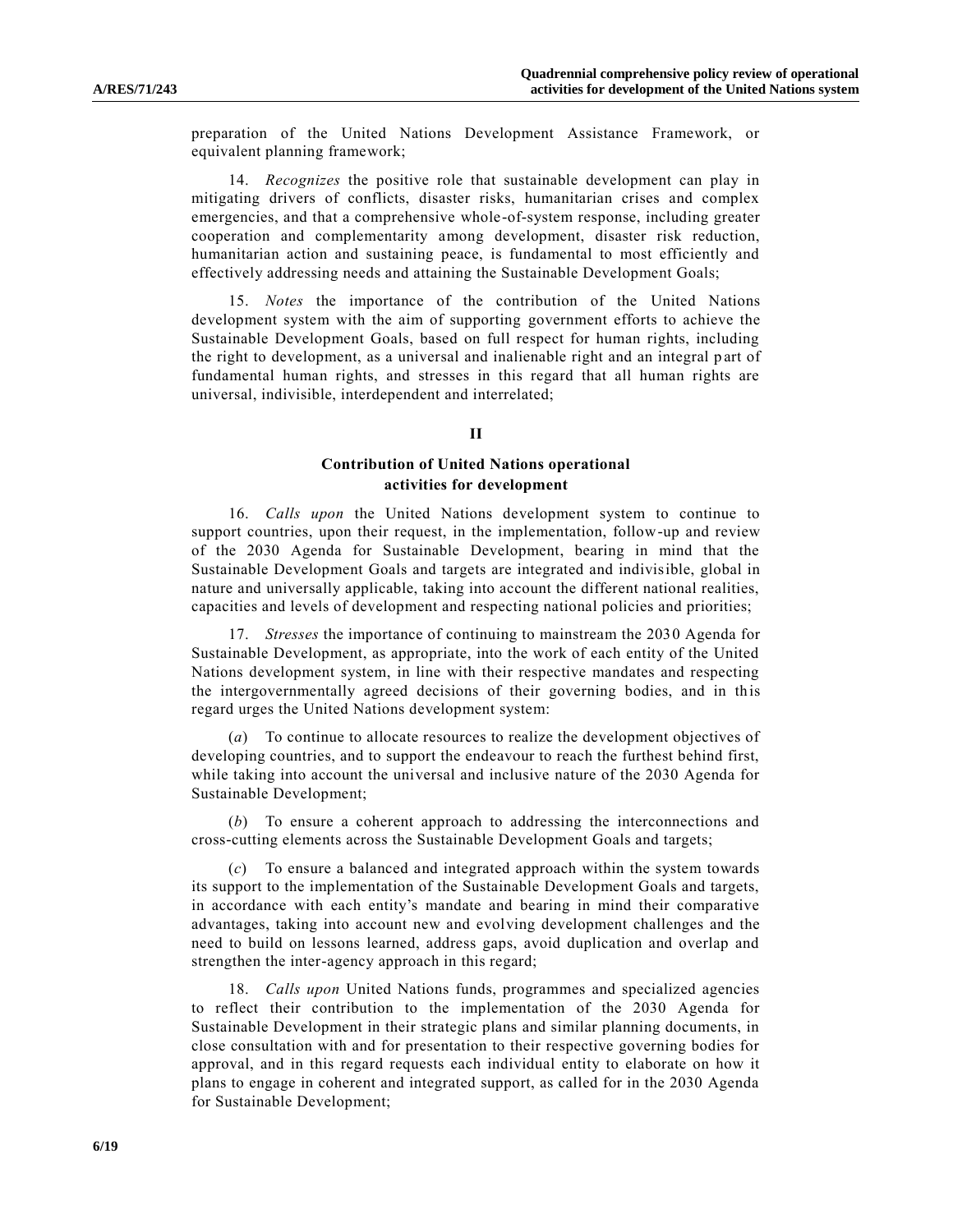19. *Requests* the Secretary-General, in consultation with the entities of the United Nations development system, to carry out by June 2017 a system-wide outline of present functions, as defined in their strategic plans and similar planning documents, and existing capacities of all United Nations entities carrying out operational activities for development in support of the implementation of the 2030 Agenda for Sustainable Development, with a view to identifying gaps and overlaps in coverage and providing recommendations for addressing them, identifying comparative advantages and improving the inter-agency approach, in accordance with their respective mandates;

20. *Also requests* the heads of the entities of the United Nations development system, under the leadership of the Secretary-General, to develop and present by the end of 2017 for consideration by the operational activities for development segment of the 2018 session of the Economic and Social Council, a system-wide strategic document translating those recommendations into concrete actions to adapt efficiently and coherently in order to improve their collective support to the implementation of the 2030 Agenda for Sustainable Development, as well as options for aligning funding modalities with the functions of the United Nations development system, to be reflected in the new strategic plans and similar planning documents of its entities;

21. *Calls upon* the United Nations funds, programmes and specialized agencies, at the request of national Governments, to improve their support to the building, development and strengthening of national capacities, to support development results at the country level and to promote national ownership and leadership, in line with national development policies, plans and priorities, taking into account their respective mandates and bearing in mind their comparative advantages, including by, but not restricted to, carrying out the following functions:

(*a*) Providing evidence-based and, where appropriate, integrated policy advice to support countries in the implementation of, follow-up to and reporting on internationally agreed development goals and development-related frameworks, particularly by mainstreaming the Sustainable Development Goals into national plans, including by promoting sustained and inclusive economic growth, social development and environmental protection, and ending poverty in all its forms and dimensions;

(*b*) Assisting countries through normative support, as appropriate, in the context of operational activities for development of the United Nation system;

Strengthening their support to national institutions in planning, management and evaluation capacities, as well as statistical capacities, to collect, analyse and increase significantly the availability of high-quality, timely and reliable data disaggregated by income, sex, age, race, ethnicity, migratory status, disability, geographic location and other characteristics relevant in national contexts and address the gap in data collection and analysis, and in so doing utilizing these national capacities to the fullest extent possible in the context of United Nations operational activities for development;

(*d*) Assisting Governments in leveraging partnerships;

(*e*) Supporting, as appropriate, technical and scientific cooperation and North-South, South-South and triangular, regional and international cooperation on and access to science, technology, innovation and knowledge -sharing, on mutually agreed terms, including through improved coordination among existing mechanisms, including the Technology Facilitation Mechanism;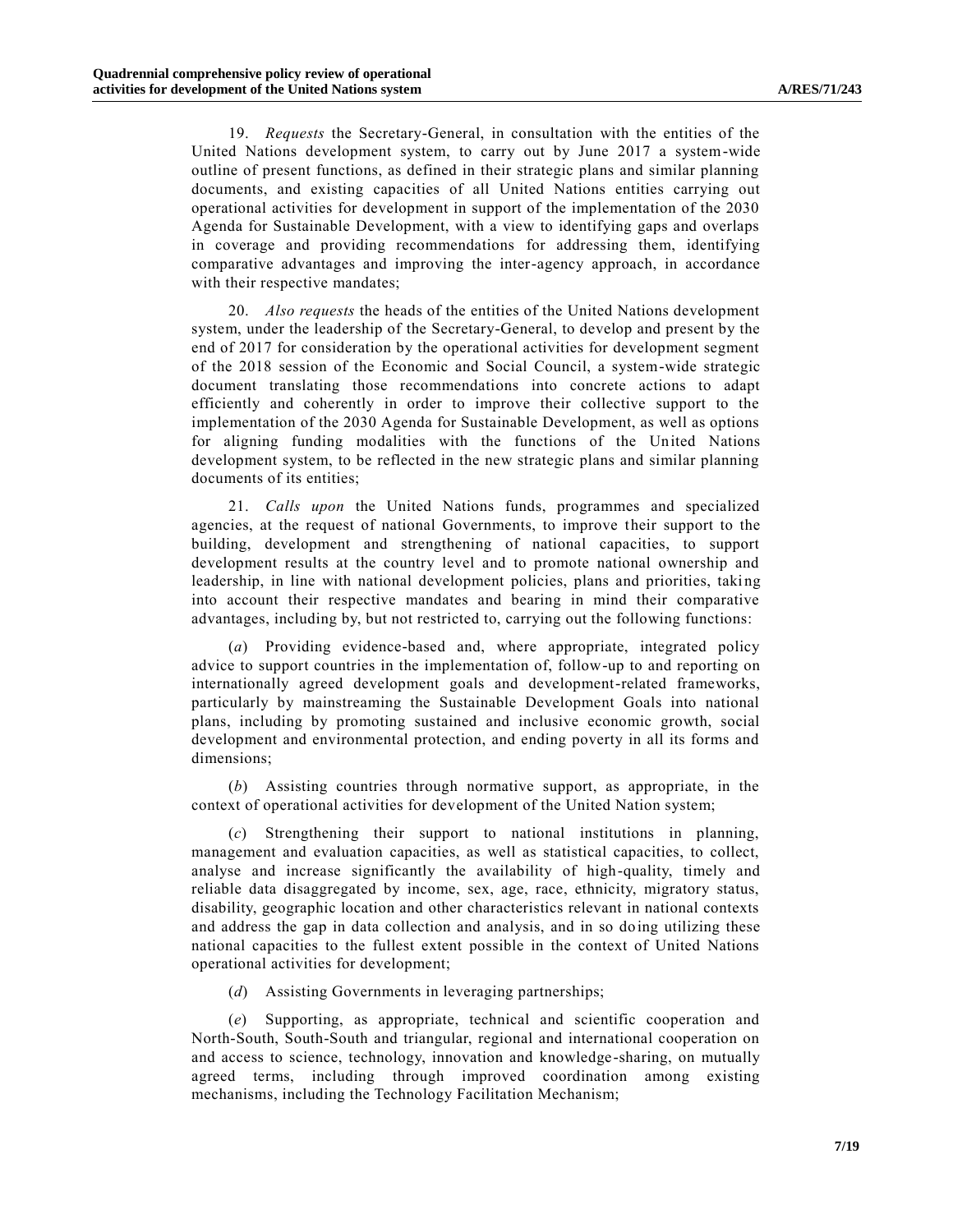22. *Reaffirms* the central role of Governments in contributing to the work of the United Nations development system, while recognizing the importanc e of the United Nations development system in increasing the capacity to engage in resultsoriented innovative national, regional and global partnerships, with relevant stakeholders, encourages the United Nations development system to intensify its collaboration with these stakeholders, bearing in mind the provisions of resolution [70/224](http://undocs.org/A/RES/70/224) of 22 December 2015, and calls upon the entities of the United Nations development system to share knowledge and best practices in partnership approaches with a view to improving transparency, coherence, due diligence, accountability and impact;

23. *Reiterates* that the United Nations development system should mainstream and enhance its support to South-South and triangular cooperation, at the request and with the ownership and leadership of developing countries, through a system-wide approach, taking into account that South-South cooperation is a complement to, rather than a substitute for, North-South cooperation, in line with the Nairobi outcome document of the High-level United Nations Conference on South-South Cooperation;<sup>13</sup>

24. *Calls upon* the entities of the United Nations development system, in full compliance with their respective mandates, to enhance coordination with humanitarian assistance and peacebuilding efforts at the national level in countries facing humanitarian emergencies and in countries in conflict and post-conflict situations, and in this regard:

(*a*) Emphasizes that in countries facing humanitarian emergencies there is a need to work collaboratively to move beyond short-term assistance towards contributing to longer-term development gains, including by engaging, as appropriate, in joint risk analysis, needs assessments, practice response and a coherent multi-year time frame, with the aim of reducing need, vulnerability and risk over time, in compliance with international law and in line with resolution [46/182](http://undocs.org/A/RES/46/182) of 19 December 1991 and the annex thereto and in accordance with national plans and priorities, stressing that this should not adversely affect resources for development;

(*b*) Emphasizes that development is a central goal in itself, and that in countries in conflict and post-conflict situations the development work of the entities of the United Nations development system can contribute to peacebuilding and sustaining peace, in accordance with national plans, needs and priorities and respecting national ownership, and stresses in this regard the need to improve coordination and synergy to maximize the impacts, results and effectiveness of support for the implementation of the 2030 Agenda for Sustainable Development, stressing that this should not adversely affect resources for development;

#### **III**

### **Funding of operational activities for development of the United Nations system**

25. *Recognizes* that the integrated nature of the 2030 Agenda for Sustainable Development requires a more sustainable funding approach, and stresses the need for adequate quantity and quality of voluntary funding to continue to support the

 $13$  Resolution  $64/222$ , annex.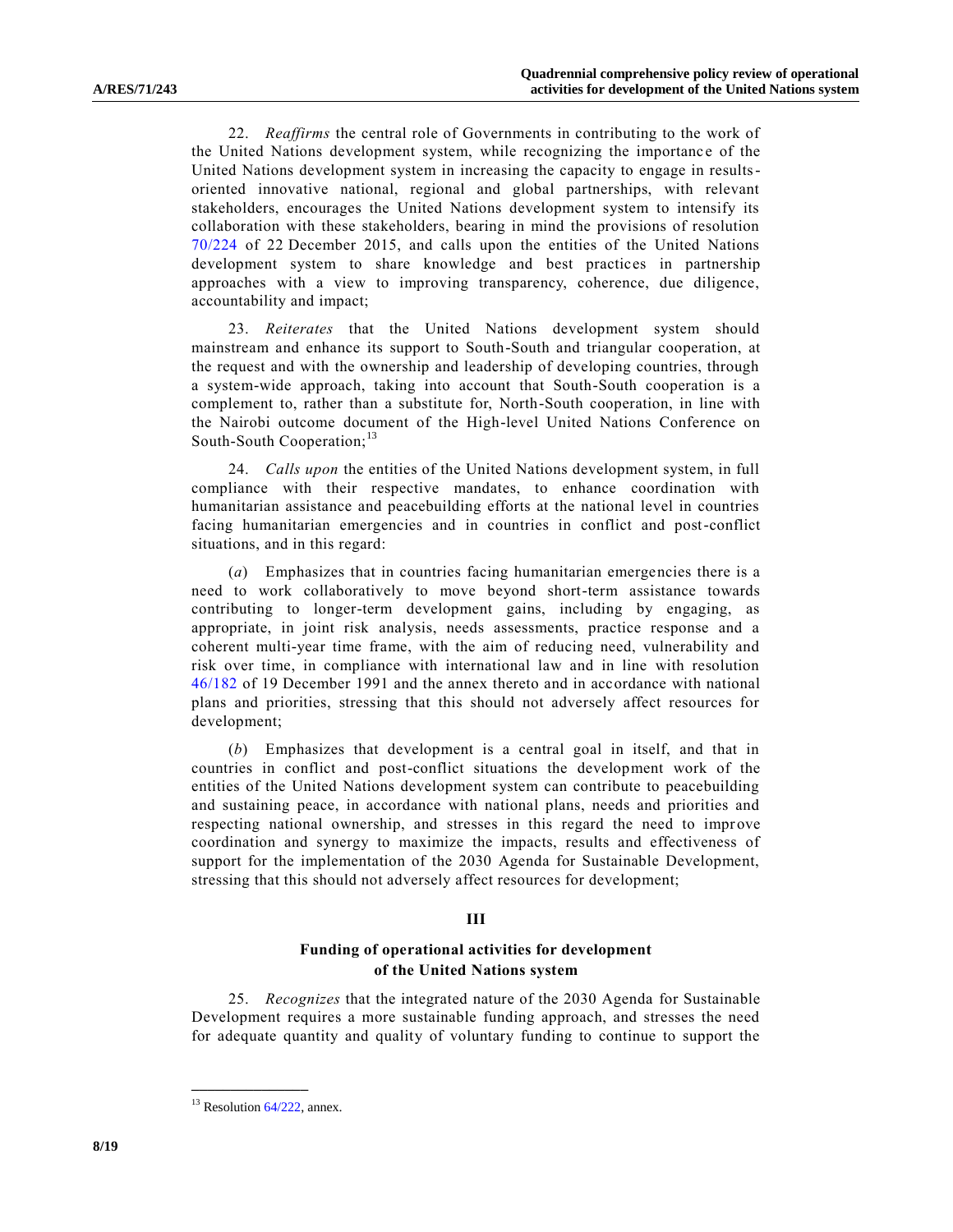United Nations operational activities for development, as well as the need to improve funding practices to make voluntary funding more predictable, flexible, effective and efficient, less earmarked and better aligned with the national priorities and plans of programme countries, as reflected in the United Nations Development Assistance Framework, or equivalent planning framework, as well as with the strategic plans and mandates of United Nations funds, programmes and specialized agencies, in order to enable the United Nations development system to work at all levels in a coherent, coordinated and, where appropriate, integrated manner, reducing duplication and increasing impact;

26. *Stresses* that core resources are the bedrock of the United Nations operational activities for development, owing to their untied nature, and in this regard expresses concern at the continuing and accelerated decline in the amount of core contributions to the entities of the United Nations development system in recent years;

27. *Notes* that non-core resources represent an important contribution to the overall resource base of United Nations operational activities for development as a complement to, and not a substitute for, core resources, and should support and align with programme priorities regulated by intergovernmental bodies and processes, and also notes that non-core resources pose their own challenges by potentially increasing transaction costs, fragmentation, unproductive competition and overlap among entities and/or providing disincentives for pursuing system-wide priorities, strategic positioning and coherence;

28. *Acknowledges* the efforts by developed countries to increase resources for development, including commitments by some developed countries to increase official development assistance, expresses concern that many countries still fall short of their official development assistance commitments, including the commitments by many developed countries to achieve the target of 0.7 per cent of gross national income for official development assistance, as well as the target of 0.15 per cent to 0.20 per cent for least developed countries, and urges those developed countries that have not yet done so to make concrete efforts in this regard in accordance with their commitments;

29. *Notes* that, notwithstanding efforts by the United Nations development system, the mandate contained in its resolution [67/226](http://undocs.org/A/RES/67/226) with respect to the development and operationalization of the concept of "critical mass" of core resources has not been fulfilled as originally foreseen, and requests the United Nations funds, programmes and specialized agencies, as appropriate, that have not already done so to implement integrated results and resource frameworks aligned to their strategic plans in order to strengthen results-based budgeting and to help determine the level of resources and link resources to results for the entities of the United Nations development system to finance their strategic plans;

30. *Calls for* the enhancement of accountability, transparency, efficiency and effectiveness in the funding of the United Nations operational activities for development in order to incentivize contributions by donor countries and other contributors, and calls upon United Nations funds, programmes and specialized agencies to publish timely, harmonized and verifiable data on funding flows;

31. *Urges* donor countries, and encourages other contributors, to maintain and substantially increase their core contributions to the United Nations development system, in particular its funds, programmes and specialized agencies, and to contribute on a multi-year basis, in a sustained and predictable manner;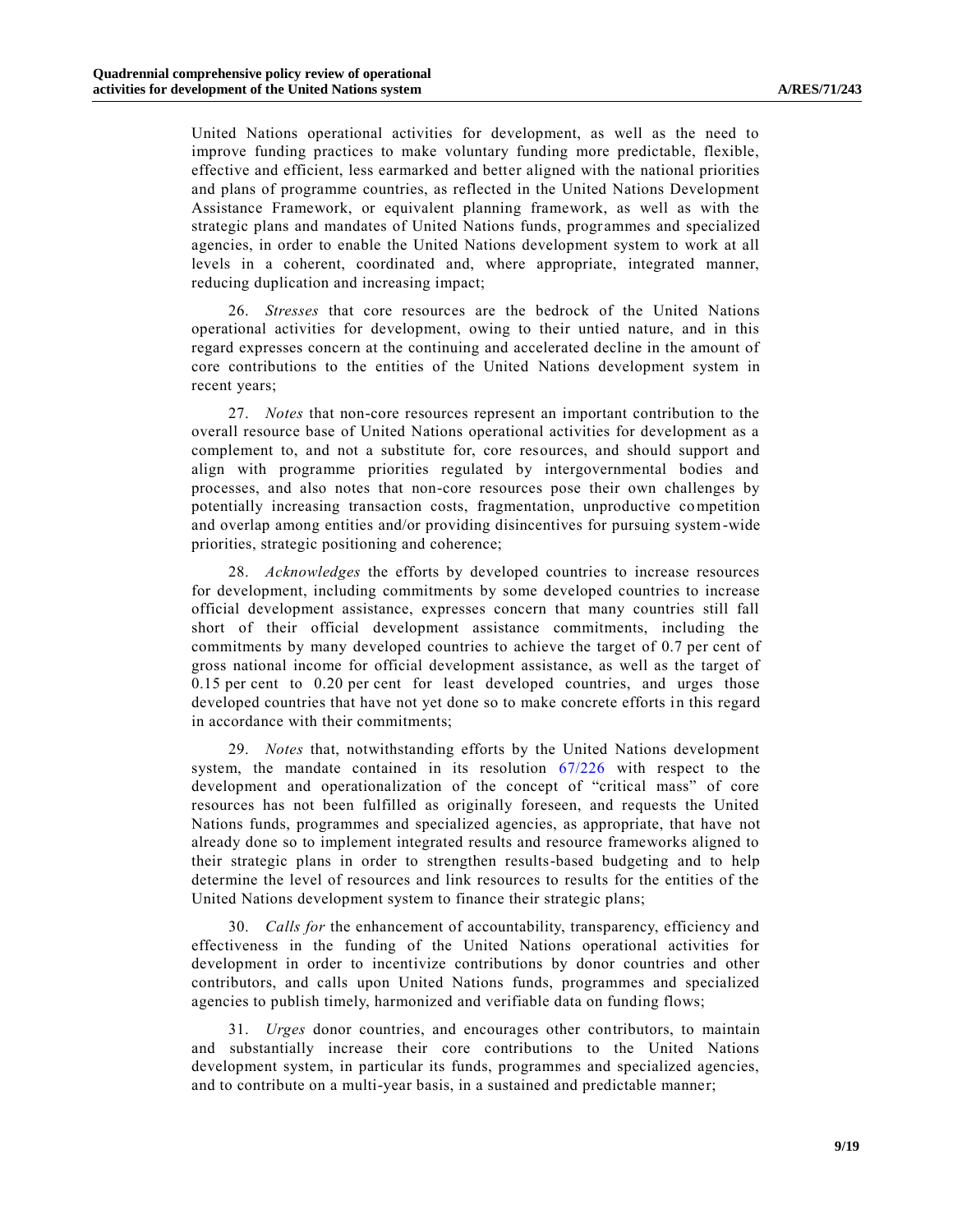32. *Urges* Member States and other contributors providing non-core contributions, to the extent practicable, to make them more flexible and aligned with the United Nations Development Assistance Framework, or equivalent planning framework, as well as the strategic plans of United Nations funds, programmes and specialized agencies, to reduce transaction costs by, inter alia, streamlining and harmonizing requirements related to reporting, monitoring and evaluation, to assign resources, as much as possible, at the beginning of the annual planning period, while encouraging multi-year duration of implementation of development-related activities, and to give priority to pooled, thematic and joint funding mechanisms applied at all levels and limit earmarking to broader, sector-specific activities in accordance with the national priorities of programme countries;

33. *Urges* the entities of the United Nations development system to continue enhancing the transparency and accountability of inter-agency pooled funding mechanisms, as well as to continue developing well-designed pooled funds, as a complement to agency-specific funds, that reflect and support common objectives and cross-cutting issues for United Nations funds, programmes and specialized agencies, and urges the entities of the United Nations development system to enhance their participation, where appropriate, in such funding mechanisms;

34. *Also urges* the entities of the United Nations development system, through their governing bodies, to take concrete steps to address on a continuous basis the decline of core contributions and the growing imbalance between core and non-core resources, including by, but not limited to:

(*a*) Exploring options on how to incentivize donor countries, other countries in a position to do so and other contributors to ensure an adequate and predictable level of core and non-core funding on a multi-year basis;

(*b*) Identifying, in the context of integrated results and resources frameworks, the level of resources adequate to produce the results expected in their strategic plans, including administrative, management and programme support costs;

(*c*) Exploring options to broaden and diversify the donor base in order to reduce the reliance of the system on a limited number of donors;

35. *Reaffirms* the principle of full cost recovery, proportionally, from core and non-core resources, thereby avoiding the use of core or regular resources to subsidize activities financed by non-core or extrabudgetary resources, urges all entities of the United Nations development system, donor countries and other contributors to comply with existing cost recovery policies and rates whenever earmarked financial support is provided, calls upon those entities with approved cost recovery policies and rates to report annually on their implementation to their respective governing bodies, and invites the relevant entities of the United Nations development system to analyse and explore in a collaborative manner options for harmonized but differentiated cost recovery policies and rates, taking into account administrative costs related to different funding modalities based on common cost classification and cost recovery methodologies, as well as the most cost-efficient operations associated with entities' operations, for consideration by their respective governing bodies, as appropriate;

36. *Urges* the United Nations funds, programmes and specialized agencies to mobilize resources for their operational activities for development to complement core resources by encouraging flexible, adequate, predictable and less earmarked funding, including through well-designed, transparent and accountable funding mechanisms;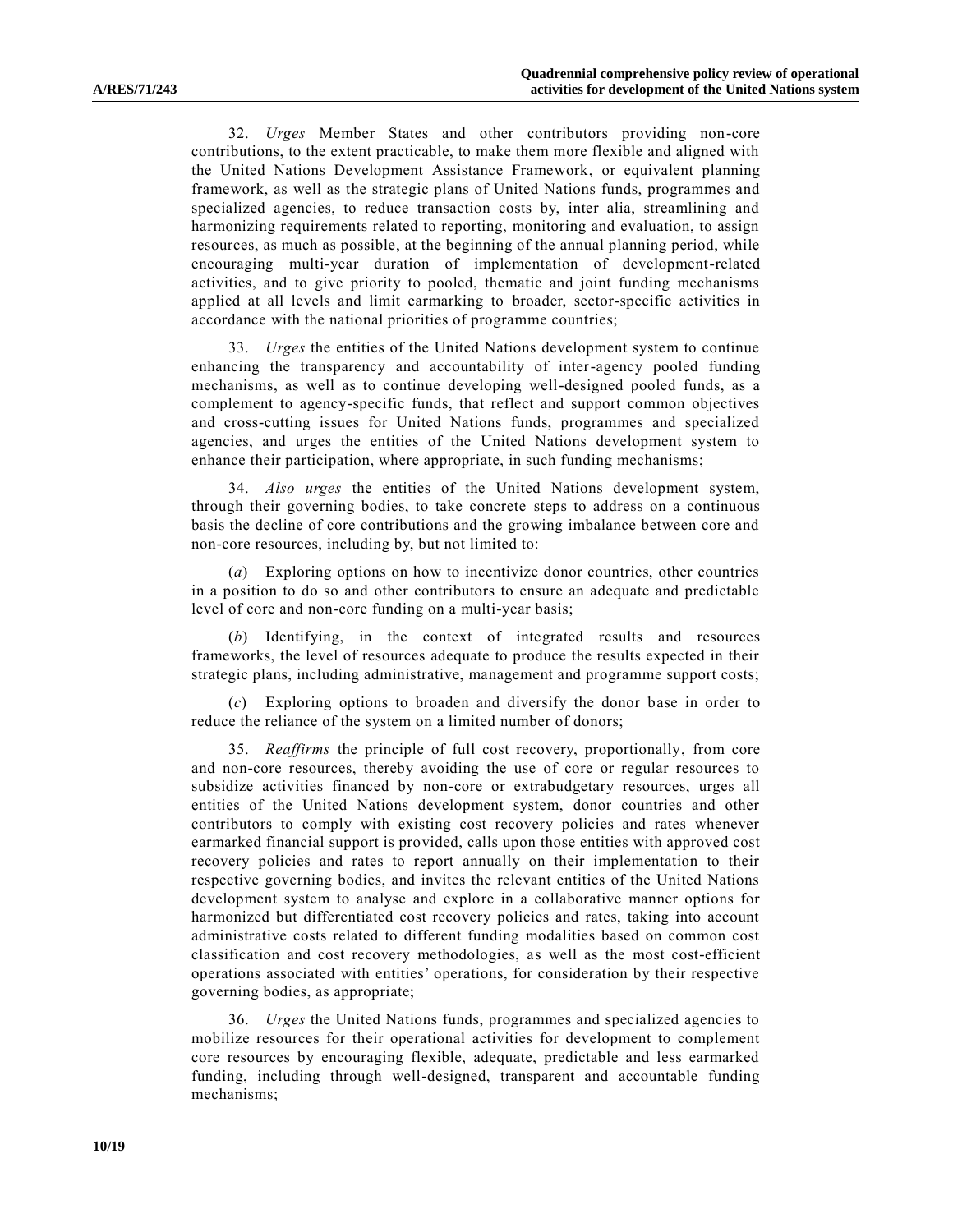37. *Urges* the United Nations development system to mobilize multiple funding sources and deepen partnerships with other relevant stakeholders, with a view to diversifying potential sources of funding, especially core funding, for operational activities for development, in alignment with the provisions of the present resolution;

38. *Urges* the entities of the United Nations development system to further explore innovative funding approaches to catalyse additional resources, and encourages in this regard the entities of the United Nations development system to share knowledge and best practices on innovative funding, taking into account the experiences of other multilateral institutions, and to include this information in their regular financial reporting;

39. *Recognizes* the need to further support the United Nations Development Assistance Framework, or equivalent planning framework, including through incentives for joint resource mobilization and programming, and stresses the need for efforts leading towards an integrated funding approach at the country level, where applicable, while paying due respect to different organizational mandates and modalities;

40. *Expresses its serious concern* at the fact that the share of expenditure for operational activities for development of the United Nations system in the least developed countries is declining, urges the United Nations development system to continue to prioritize allocations to least developed countries, while reaffirming that the least developed countries, as the most vulnerable group of countries, need enhanced support to overcome structural challenges that they face in implementing the 2030 Agenda for Sustainable Development, and requests the United Nations development system to provide assistance to graduating countries in the formulation and implementation of their national transition strategies and to consider countryspecific support for graduated countries for a fixed period of time and in a predictable manner;

41. *Encourages* developed and developing country partners, as well as international organizations, foundations and the private sector, to provide voluntary financial and technical assistance to the Technology Bank for the Least Developed Countries to ensure its effective operation, and urges the United Nations development system to continue to work in a coordinated manner and as appropriate to effectively operationalize the Technology Bank;

42. *Reaffirms* that an important role of international public finance, including official development assistance, is to catalyse additional resource mobilization from other sources, both public and private, as well as to assist countries in strengthening domestic enabling environments, building essential public services and unlocking additional finance through blended or pooled financing and risk mitigation, notably for infrastructure and other investments that support private sector development;

43. *Urges* the entities of the United Nations development system, consistent with their mandates, to align their next integrated budgets with the present resolution and, in that context, to improve the functioning and effectiveness of the structured dialogues on how to fund the development results agreed in the strategic plans;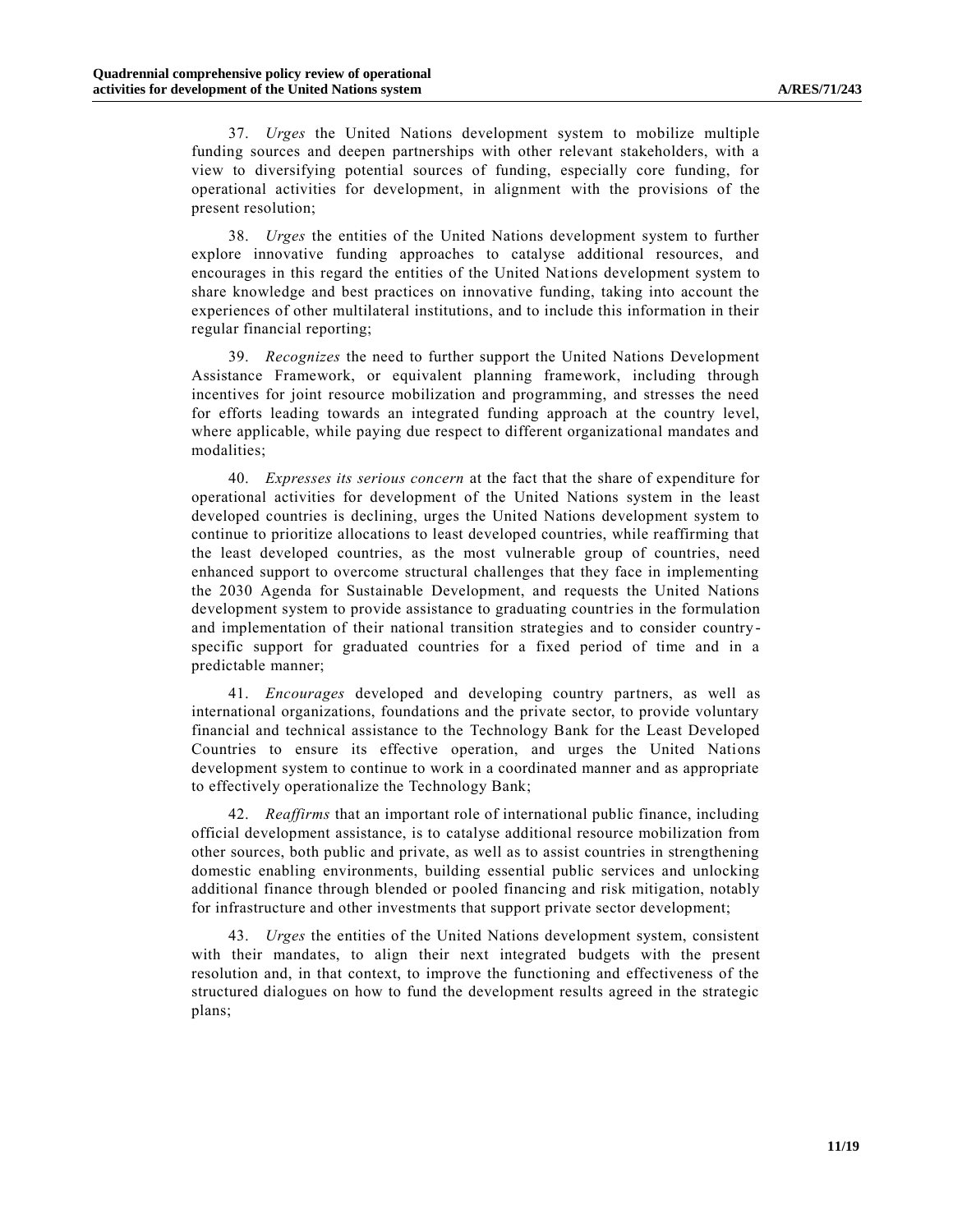#### **IV**

## **Strengthening the governance of the United Nations operational activities for development**

44. *Stresses* that the governance architecture of the United Nations development system must be more efficient, transparent, accountable and responsive to Member States and able to enhance coordination, coherence, effectiveness and efficiency of the operational activities for development within and among all levels of the United Nations development system in order to enable system-wide strategic planning, implementation, reporting and evaluation to better support the implementation of the 2030 Agenda for Sustainable Development;

45. *Also stresses* the need to improve the governance of the United Nations development system, and in this regard requests the Secretary-General, in consultation with the Joint Inspection Unit, to present to the Economic and Social Council by the end of June 2017 for its consideration and to the General Assembly at its seventy-second session for review and further action a comprehensive report containing options, with an assessment of their implications, as well as advantages and disadvantages, for improving the accountability and overall coordination of the entities of the United Nations development system and their oversight by Member States, while paying due attention to the importance of ensuring collaboration between the entities under the mandates of the Assembly and the specialized agencies, including;

(*a*) Improving the role of the Economic and Social Council in providing overall guidance to and coordination of the United Nations development system, with a view to strengthening its effectiveness and avoiding duplication, in particular through the revitalization of its operational activities for development segment, so that the Council may better fulfil its mandate;

(*b*) Defining clear and accountable roles across the system and improving its transparency, accountability and responsiveness to Member States;

(*c*) Enhancing the transparency of the activities of the United Nations Chief Executives Board for Coordination and the United Nations Development Group to ensure their effective interaction with and improve their responsiveness to Member States, while respecting their working methods, particularly with regard to the implementation of cross-system issues, through regular briefings to the Economic and Social Council;

46. *Further stresses* the need to enhance system-wide coherence and efficiency, reduce duplication and build synergy across governing bodies of the entities of United Nations development system, and in this regard, calls up on:

(*a*) The respective bureaux to initiate discussions on improving the working methods of the joint meetings of the Executive Boards so that they offer a platform for exchange on issues with cross-cutting impact;

(*b*) Member States to initiate discussions on the working methods of the respective governing bodies in order to improve the efficiency, transparency and quality of official sessions, ensure more systematic follow-up by the entities of the United Nations development system on issues raised by their governing bodies and ensure timely follow-up on the implementation of the present resolution;

(*c*) Entities of the United Nations development system to adopt and abide by clear rules, including on the dissemination of all documents and draft decisions,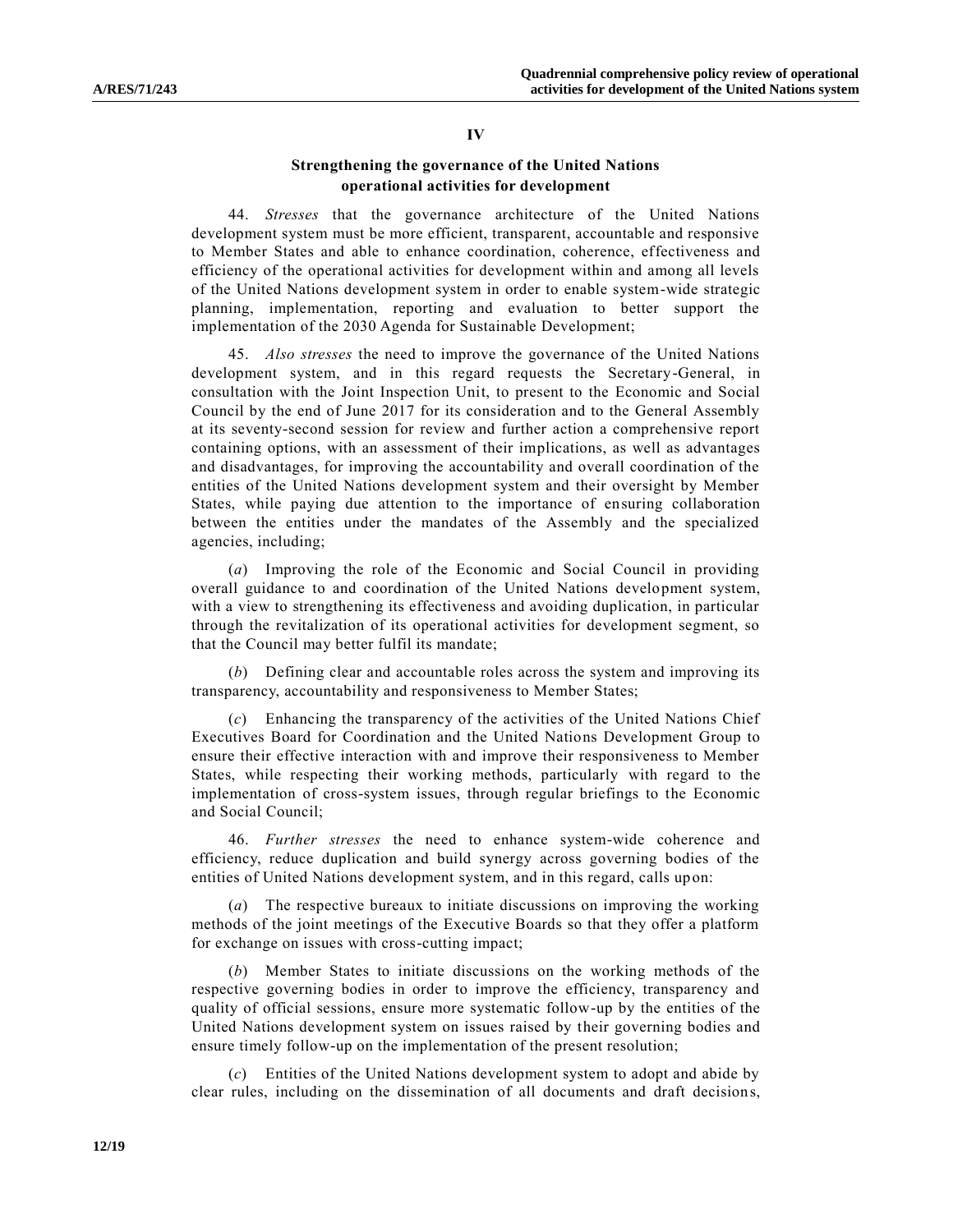thereby allowing adequate time for prior consultation with Member States in their decision-making processes;

#### **V**

## **Improving the functioning of the United Nations development system**

47. *Affirms* the need to move towards integrated action in response to the integrated and indivisible nature of the 2030 Agenda for Sustainable Development, while stressing the importance of strengthening national ownership and leadership by building on existing efforts to operate as a system within and among countries and at the regional and global levels, as well as enhancing the coordination, coherence, effectiveness and efficiency of operational activities for development, to address the needs and priorities of programme countries and in line with their respective national plans and strategies;

48. *Reaffirms* the central role and the importance of the active and full participation of national Governments in the preparation, implementation, monitoring and evaluation of the United Nations Development Assistance Framework, or equivalent planning framework, in order to enhance national ownership and achieve full alignment of operational activities with national priorities, challenges, planning and programming, and in this sense encourages national Governments to consult with relevant stakeholders, including civil society and non-governmental organizations;

49. *Requests* resident coordinators and United Nations country teams to strengthen consultation with national Governments and relevant stakeholders, including civil society and non-governmental organizations, in agreement with national Governments, with a view to ensuring that the development and implementation of all United Nations planning and programming documents a re fully aligned with national development needs and priorities;

50. *Recognizes* that the presence of the entities of the United Nations development system at the country level should be tailored to meet the specific challenges and needs of programme countries, and in that regard requests the United Nations country teams, under the leadership of the resident coordinator:

(*a*) To strengthen the use of the United Nations Development Assistance Framework, or equivalent planning framework, as a strategic instrument;

(*b*) To improve the focus on results, including common results, and the division of labour and enhance the inter-agency approach within the United Nations development system at the country level;

(*c*) To strengthen access to and benefit from the full range of mandates and resources of the United Nations development system, including, where appropriate, through hosting arrangements with the resident coordinator or with resident organizations;

(*d*) To use the common United Nations Development Assistance Framework guidance and, where appropriate, the standard operating procedures of the United Nations Development Group and the business operations strategies;

(*e*) To simplify the United Nations Development Assistance Framework processes in order to reduce fragmentation, overlaps and the transaction costs and workload of the entities of the United Nations development system, as well as the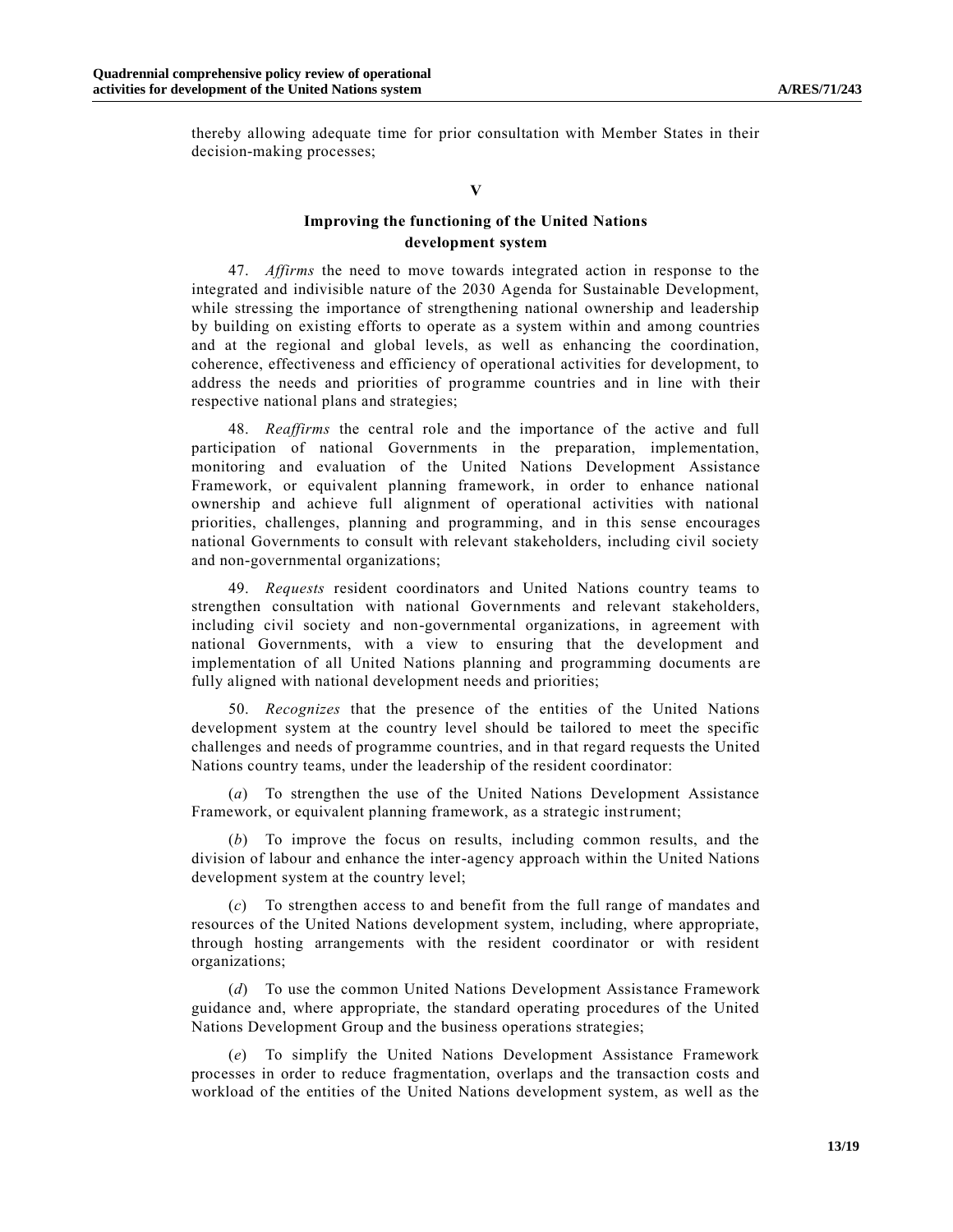workload of national Governments and other stakeholders, including by decreasing the time necessary for the preparation of relevant documents;

(*f*) To present annual reports to the programme country Governments on the results achieved by the United Nations country team as a whole, structured around the United Nations Development Assistance Framework, or equivalent planning framework, and linked to national development results, and make such comprehensive, country-level, system-wide reports publicly available, with the consent of the national Governments;

(*g*) To strengthen joint programming processes and the use of joint programmes at the country level, where appropriate;

(*h*) To provide joint support for capacity-building on data collection, with a particular focus on disaggregated data collection and analysis;

(*i*) To avoid new and significantly reduce the number of existing parallel project implementation units in programme countries, as a means of building and strengthening national capacities, reducing transaction costs and avoiding overlaps, including by strengthening inter-agency efforts and building upon different coordination mechanisms;

51. *Requests* the United Nations development system to further simplify and harmonize agency-specific programming instruments, business practices, processes and reporting in alignment with the United Nations Development Assistance Framework, or equivalent planning framework, by taking necessary steps at the headquarters level, as appropriate;

52. *Underscores* that entities within the United Nations development system should operate according to the principle of mutual recognition of best practices in terms of policies and procedures, with the aim of facilitating active collaboration across agencies and reducing transaction costs for Governments and collaborating agencies;

53. *Stresses* that the resident coordinator system, which encompasses all entities of the United Nations development system at the country level dealing with operational activities for development, while managed by the United Nations Development Programme, is owned by the United Nations development system as a whole and that its functioning should be participatory, collegial and mutually accountable within that system;

54. *Recognizes* the important role of the resident coordinator system in supporting government efforts, including to achieve the 2030 Agenda for Sustainable Development, by improving the efficiency and effectiveness of operational activities for development at the country level through the promotion of strategic support for national plans and priorities, enhancing sustainable development results, thus making operations more coherent and efficient, and reducing costs at the country level;

55. *Reiterates* the central role of the resident coordinators, working with the United Nations country team and under the leadership of Governments, in ensuring the coordination of United Nations operational activities for development at the country level, and stresses the need to ensure that resident coordinators have sufficient leadership, prerogative, impartiality, management tools, experience and skills sets to effectively fulfil their mandate;

56. *Calls upon* the resident coordinators in countries experiencing humanitarian emergencies, when the onset is sudden or where a humanitarian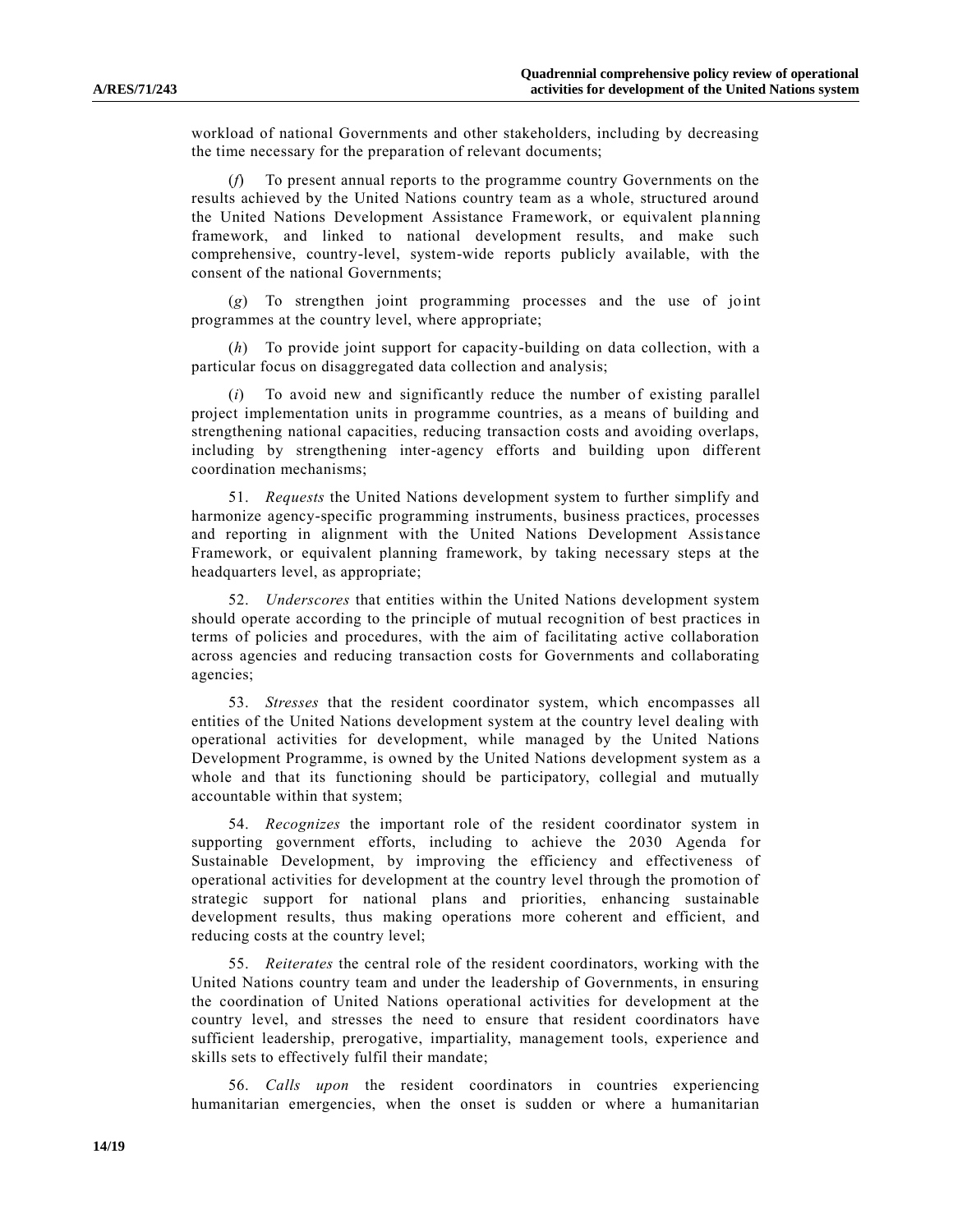coordinator has not been designated or appointed, to work with humanitarian and development actors to provide, through a transparent, collaborative process, a joint, impartial, comprehensive and methodologically sound assessment of needs for each emergency to inform strategic decisions;

57. *Stresses* the importance of improving the efficiency and effectiveness of the resident coordinator system to better coordinate the United Nations country team and to work collaboratively towards the implementation of the United Nations Development Assistance Framework, or equivalent planning framework, in order to better respond to national plans and strategies, and, in addition to the provisions contained in General Assembly resolution [67/226,](http://undocs.org/A/RES/67/226) in this regard requests the Secretary-General:

(*a*) To further enhance the planning and coordination function of the resident coordinators by empowering them within the United Nations country team to make final decisions on the strategic objectives in the United Nations Development Assistance Framework, or equivalent planning framework, in consultation with national Governments, as well as to substantially increase common resource mobilization and distribution at the country level where appropriate, including pooled resources, and contribute to the assessments of the United Nations country team members;

(*b*) To ensure that the entities of the United Nations development system at the country level periodically provide the resident coordinator with sufficient information on their activities in the field, in order to ensure better communication with the national Government without compromising the prerogative of the Government to communicate directly with the entities of the United Nations country team;

(*c*) To ensure the full implementation of the management and accountability system of the United Nations development and resident coordinator system, including, in order to secure the impartiality and fairness of the resident coordinators, the full implementation of an effective functional firewall between the functions of the resident coordinator and the United Nations Development Programme resident representative, ensuring that the resident coordinator delegates responsibility for the operational activities and fundraising of an individual entity of the country team, and adjusting resident coordinator performance assessments accordingly;

(*d*) To duly inform the Governments of programme countries when the tenure of the resident coordinator is coming to an end, as well as about the selection process for the new resident coordinator, taking into account the general profile desired by Governments in the selection process;

(*e*) To ensure that the profiles and skills of resident coordinators align with the development needs and priorities of the programme countries, as well as the leadership and coordination requirements of the United Nations country team, and, to this end, to ensure a more open, transparent and merit-based management and recruitment process for the resident coordinator system that fosters gender balance, geographical diversity and participation from diverse entities of the United Nations development system, in particular by ensuring a more diverse array of candidates, and to provide appropriate training accordingly;

(*f*) To improve the capacity of the offices of the resident coordinators, including by avoiding duplication of efforts and maximizing the optimal use of resources within the United Nations country team, with a view to enhancing coherence and effectiveness at the country level through improved access of these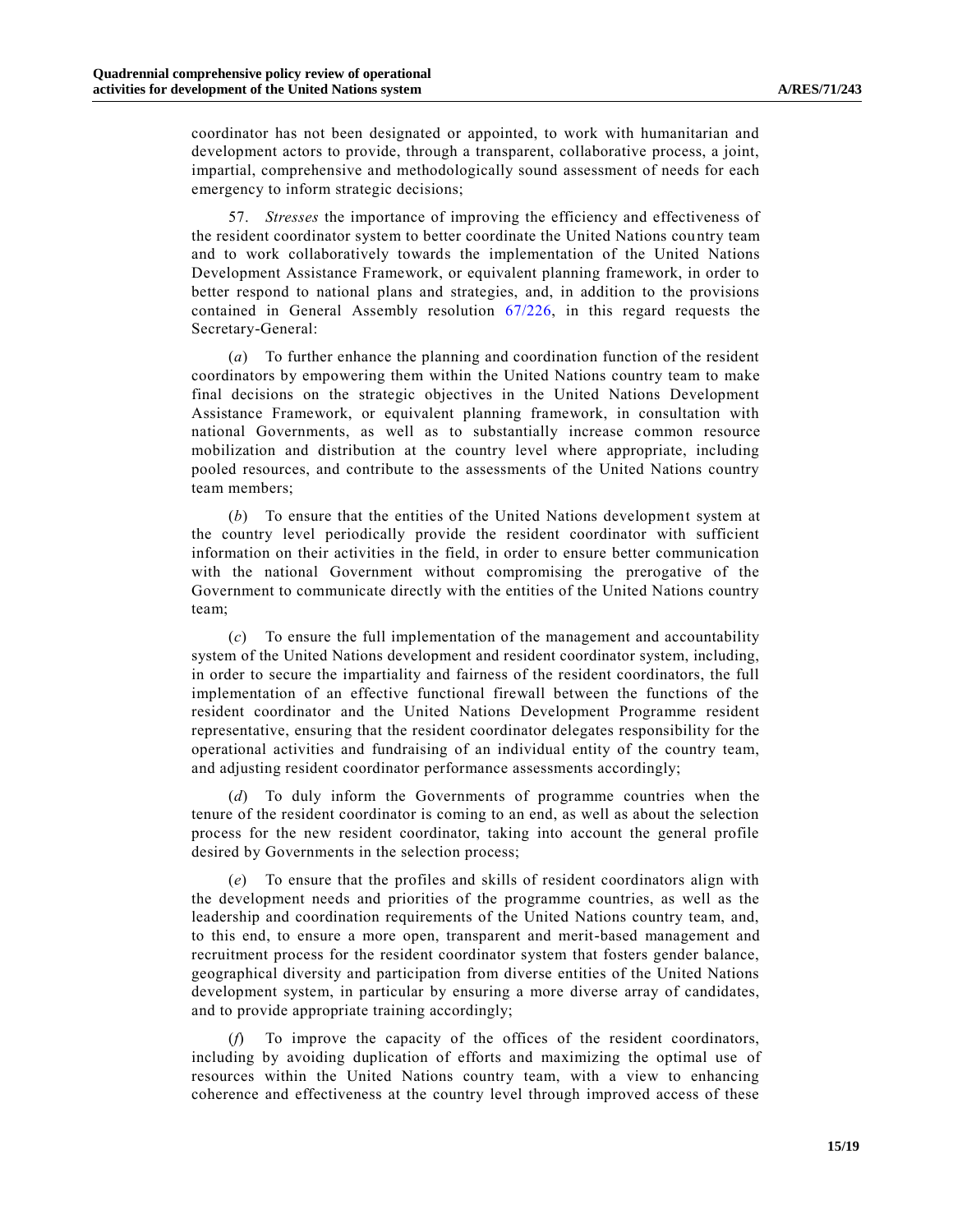offices to the expertise available within the United Nations development system to address national needs, priorities and challenges;

(*g*) To ensure appropriate funding support for the resident coordinator system, including through an effective and fair cost-sharing arrangement among United Nations development system entities, based on the cost of the coordination functions performed, and in this regard to ensure that all entities of the United Nations development system report on their use of the resident coordinator system and their contribution to the cost-sharing mechanism to their respective governing bodies;

(*h*) To mandate the United Nations country team members to report to the resident coordinator in relation to the United Nations Development Assistance Framework, or equivalent planning framework, without prejudice to the accountability of the United Nations country team entities to their respective headquarters, and to ensure strong coherence, complementarity, cooperation and coordination within and between development and humanitarian activities;

(*i*) To ensure improved risk management within the system;

58. *Requests* the Secretary-General in this regard to prepare a comprehensive proposal on further improvements to the resident coordinator system administered by the United Nations Development Programme, with a view to ensuring, at all levels, sufficient leadership and prerogative over the United Nations country team, as well as impartiality, independence, funding and a proper dispute resolution mechanism, and to present it to the Economic and Social Council at the end of 2017 for its review and recommendations and to the General Assembly at its seventysecond session for further action;

59. *Requests* the United Nations development system to continue to support all programme countries, regardless of which modality for the delivery of assist ance they prefer to adopt, in accordance with their development plans and priorities;

60. *Reaffirms* the "no one size fits all" approach and the principle of the voluntary adoption of the "Delivering as one" approach by the programme country, and requests the United Nations development system to enhance its cooperation for development to maximize the "Delivering as one" approach in the countries that choose it, including through lessons learned and by integrating programmatic and operational functions in order to enhance coherence, effectiveness, efficiency and the impact of country-level efforts;

61. *Welcomes* the achievements of the United Nations development system in promoting more effective integrated support, including delivering as one, and requests the United Nations development system to continue to deepen this approach in programme countries that have voluntarily adopted it, including opportunities to address cross-cutting issues, offer an integrated package of support, including specific programming support, monitoring and evaluation, reporting, pooled and flexible financing, as well as support for the resident coordinator system and simplification and harmonization of business practices, including ways to improve the effectiveness, impact and financing of a flexible, differentiated and multicountry presence;

62. *Encourages* the progressive implementation of standard operating procedures and business operating strategies;

63. *Reaffirms* that the successful implementation of the "Delivering as one" approach should not result in a decline in the total financial flows provided to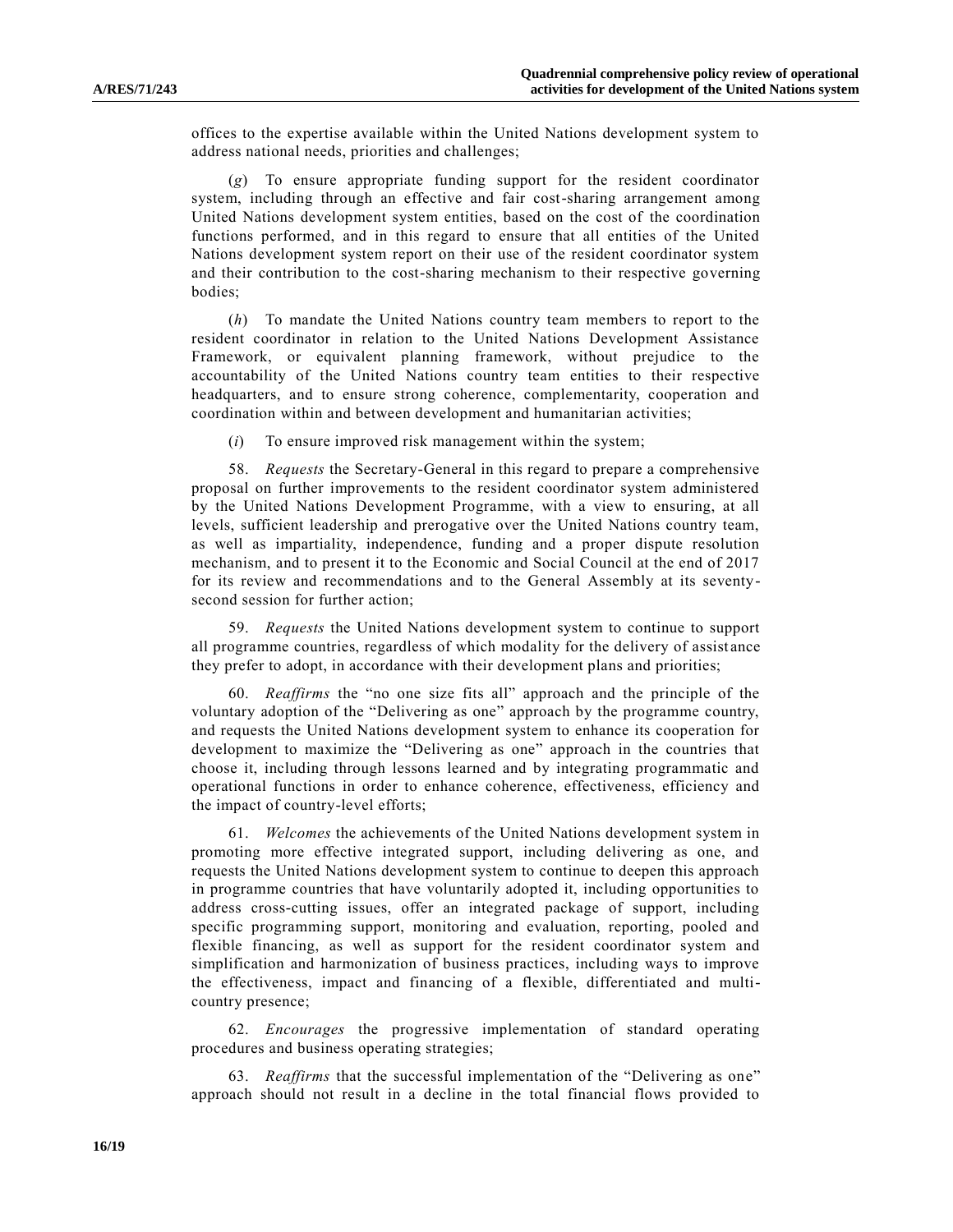countries that choose that approach, and that any potential savings in a country should be reallocated to programming tasks in that same country;

64. *Calls upon* the United Nations development system to further its synergies and inter-agency efforts to maximize the use of the offices and resources on the ground and to avoid duplications and overlaps;

65. *Recognizes* the significant progress made by the United Nations development system in promoting harmonized business practices, including shared premises and joint back-office procurement, and the resulting efficiency savings achieved, and in this regard requests the entities of the United Nations development system to explore further opportunities for collaborative procurement at the global, regional and country levels;

66. *Requests* that the entities of the United Nations development system record details of efficiencies achieved through collaborative procurement and report them to their respective governing bodies in a consolidated format in the Annual Statistical Report on United Nations Procurement;

67. *Calls upon* the United Nations development system to review and tailor appropriately the role and operational activities of the multi-country offices, with a view to fully supporting national policies, projects and programmes as a priority for countries under their purview, in addition to operating as regional, subregional or country offices with varying degrees of programme and project coverage, and to consider, where possible and appropriate, limiting the number of countries under the coverage of each multi-country office;

68. *Recognizes* that the physical presence of the United Nations development system needs to be aligned with national needs, taking into account the demands of the 2030 Agenda for Sustainable Development and other internationally agreed goals, as reflected in the agreed United Nations Development Assistance Framework, or equivalent planning framework, and ensure cost-effectiveness, and requests the United Nations development system in that regard to adopt flexible, cost-effective and collaborative models for its field presence, as appropriate;

69. *Also recognizes* the contribution of the regional commissions and of subregional, regional and interregional cooperation in addressing development challenges, and calls upon the United Nations regional commissions and the United Nations development system to fully implement the statement of collaboration between the United Nations Development Group and the United Nations regional commissions on support to Member States in the implementation of the 2030 Agenda for Sustainable Development;

70. *Calls upon* the United Nations development system to introduce or strengthen knowledge management strategies and policies, with a view to enhancing transparency and improving its capabilities to generate, retain, use and share knowledge, and move towards a system-wide open data collaborative approach for a common and accessible knowledge base;

71. *Calls for* greater efforts in this regard by the entities of the United Nations development system at both the country level and globally to share data and develop joint needs assessments and planning frameworks based on joint analysis and comparative advantages;

72. *Stresses* the need to ensure equal and fair distribution based on gender balance and on as wide a geographical basis as possible, and in this regard recalls its resolutions [46/232](http://undocs.org/A/RES/46/232) of 2 March 1992 and [51/241](http://undocs.org/A/RES/51/241) of 31 July 1997, adopted without a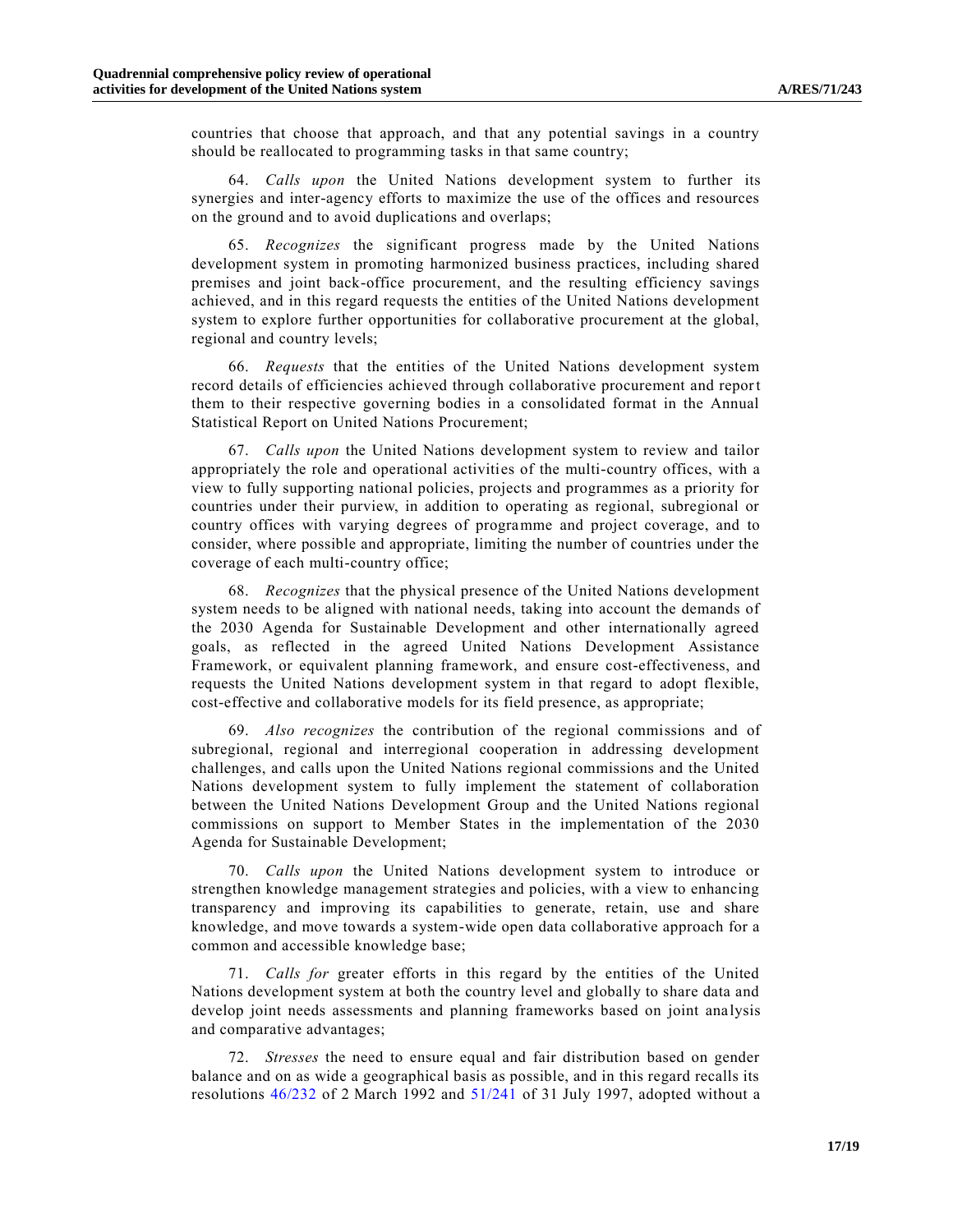vote, which contain the principles that the highest standards of efficiency, competence and integrity are the paramount considerations in the recruitment and performance of international civil servants and that, as a general rule, there should be no monopoly on senior posts in the United Nations system by nationals of any State or group of States;

73. *Calls upon* the entities of the United Nations development system to continue efforts to achieve gender balance in appointments within the United Nations system at the global, regional and country levels for positions that affect operational activities for development, including appointments to resident coordinator and other high-level posts, with due regard to the representation of women from programme countries, in particular developing countries, while keeping in mind the principle of equitable geographic representation;

74. *Urges* the United Nations development system to align its staff capacities to support the implementation of the 2030 Agenda for Sustainable Development, including by building transformative and empowered leadership, repositioning staff capacities to respond to the cross-sectoral requirements of the 2030 Agenda, promoting inter-agency mobility and facilitating a mobile and flexible global workforce;

75. *Underscores* the importance of strengthening a high-quality, independent and impartial system-wide evaluation mechanism of operational activities for development that enhances coherence and interdependence in the overall evaluation architecture of the United Nations development system, also underscores the importance of using its findings and recommendations to improve the functioning of the system, and in this regard invites the Economic and Social Council to consider the outcome of the ongoing independent review of the independent system-wide evaluation policy;

#### **VI**

#### **Follow-up, monitoring and reporting**

76. *Affirms* that the integrated nature of the 2030 Agenda for Sustainable Development requires a United Nations development system that works in a coordinated and coherent manner, while preserving each entity's mandate and role and leveraging each entity's expertise, and in this regard calls upon the governing bodies of the funds, programmes and specialized agencies to support the systemwide implementation of the 2030 Agenda;

77. *Notes* the advances made in the implementation of resolution [67/226,](http://undocs.org/A/RES/67/226) and calls upon the United Nations development system to address the remaining challenges, based on lessons learned and taking into account the provisions of the present resolution;

78. *Reaffirms* that all entities of the United Nations development system carrying out operational activities for development should align their planning and activities, including through their governing bodies where applicable, to take appropriate action consistent with each entity's mandate, role and expertise for the full implementation of the present resolution;

79. *Stresses* the importance of comprehensive and effective monitoring and reporting of system-wide and individual-entity strategic planning and implementation of the provisions of the present resolution to ensure coherent and coordinated support for the implementation of the 2030 Agenda for Sustainable Development and other internationally agreed development goals by the United